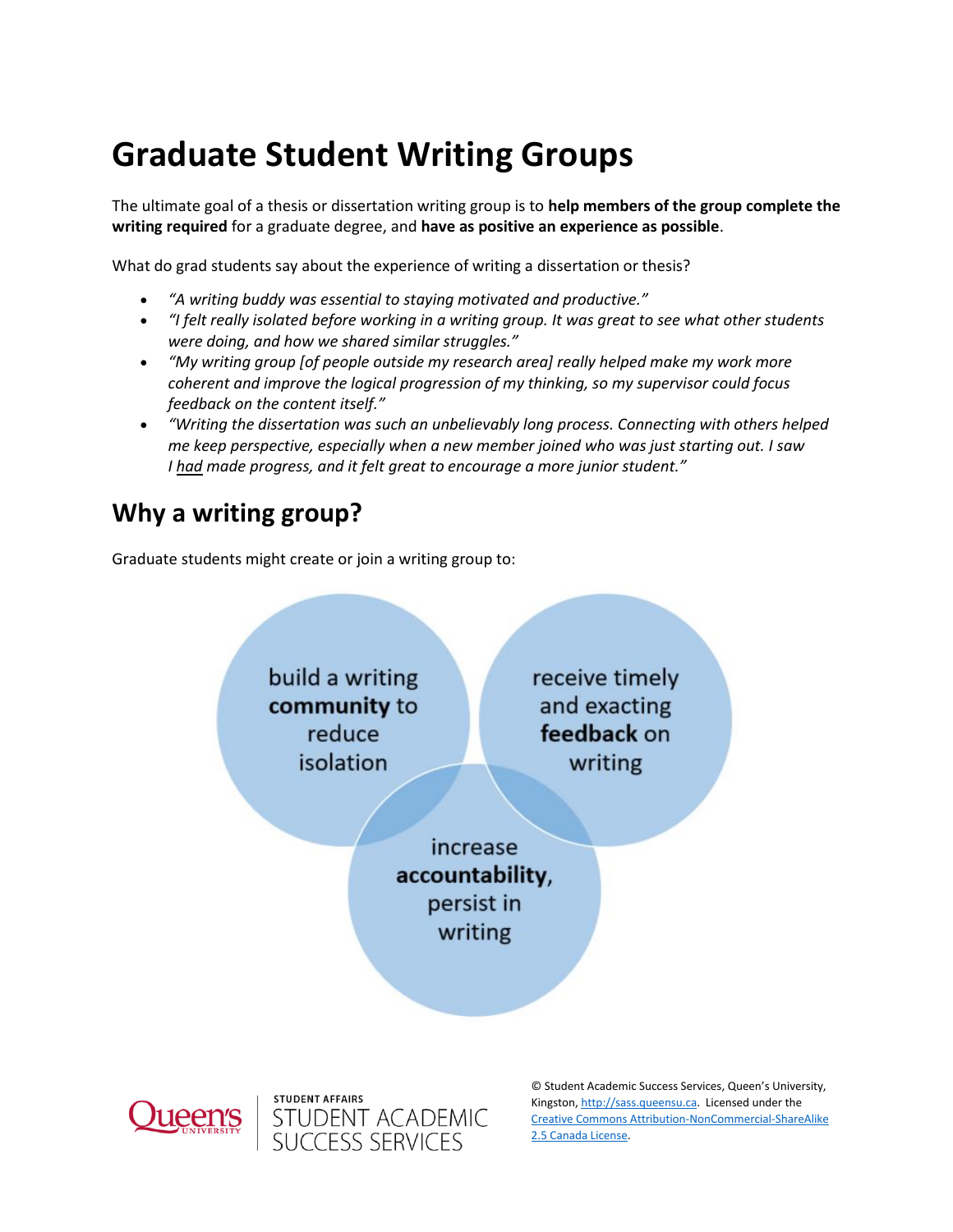Another type of thesis writing group is a thesis writing support group, which is often psycho-educational in nature and led by a professional counsellor. This resource will only focus on peer-driven groups.

## **Membership**

There is no formula for creating a group, but here are some things to consider:

### **MA or PhD students?**

Given the different expectations in an MA thesis vs. a PhD dissertation or manuscript, it may be preferable to seek members working at the same level.

## **Same research field, or different departments?**

If members are in similar fields, they share a general knowledge base, which may be helpful if they offer feedback on each other's writing. On the other hand, if members come from different fields, they may be more open to divergent interpretations or ideas, more likely to take creative risks in their thinking, and less competitive (e.g., for supervisor's time, grants, jobs) or less concerned over intellectual property rights.

### **Similar or different stages in the writing process?**

Some groups prefer members to be at various stages from proposal writing to final editing, so more experienced students can mentor and encourage less experienced students. Some groups want members to be at similar stages, to share a common experience.

### **Open or closed membership?**

An open writing group, with members who just show up to write on a regular basis and then leave, can more readily have an open membership. These groups often pop up (and disappear) independently in departments, or through the School of Graduate Studies or the Society for Professional and Graduate Students at Queen's.

Closed groups have a fixed and committed membership that enables trust to develop. These groups may have expectations for adding new members, duration of membership, and departing members.

### **Members who are currently friends or currently unfamiliar to each other?**

The person who initiates the group typically will have an influence on soliciting members. It is important that members believe they can be comfortable, trusting and respectful with each other, especially if the group will be interactive.



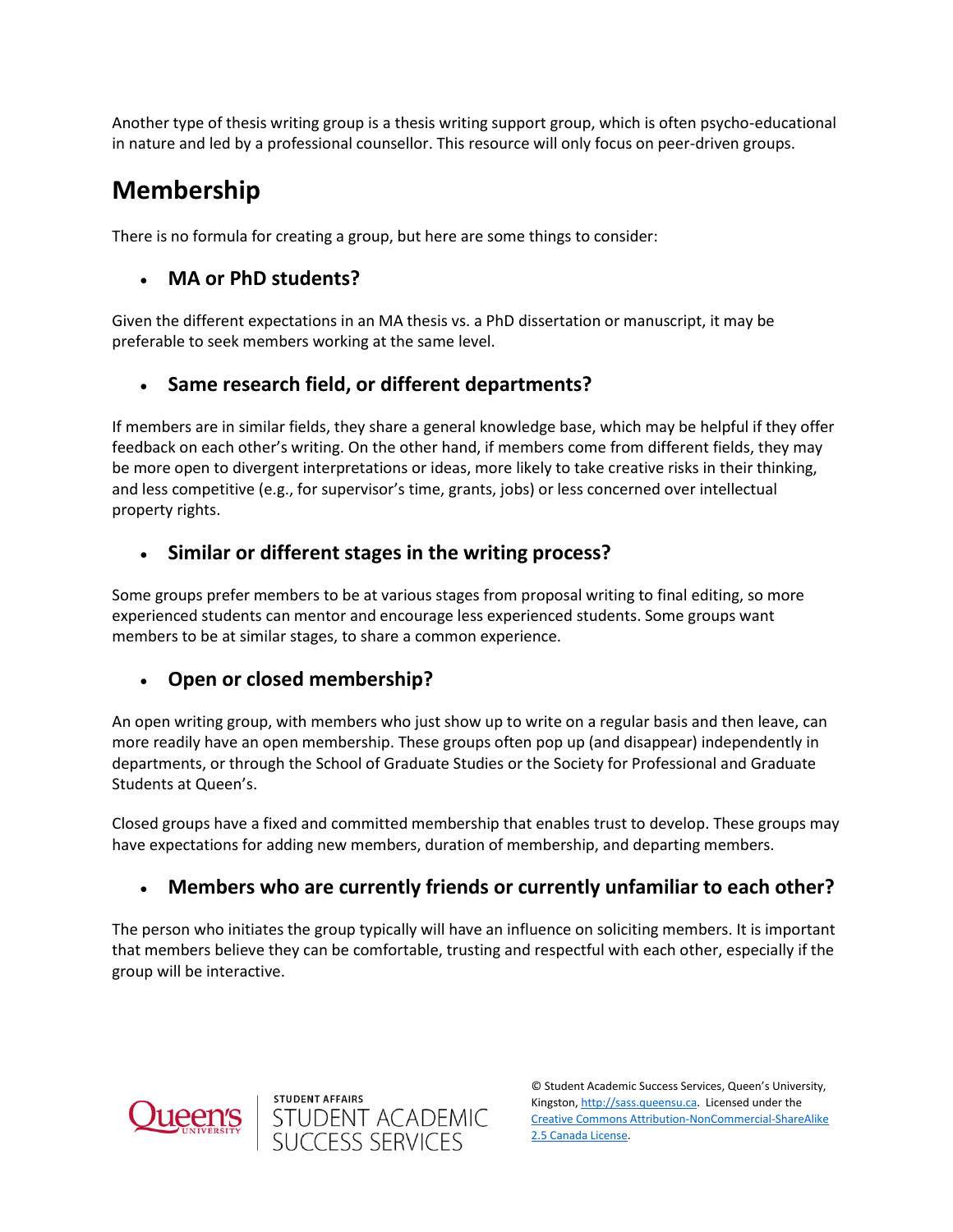### **Large or small?**

Depending on the purpose served, the group can be very large (60?) or rather small (6?). Other factors, like being able to find available space and a common meeting time, may influence the size of the group.

## **Determining purpose and format: Types of writing groups**

Clarifying the writing group's **purpose** and **structure** is critical. For more detailed information on this topic, please see the Stanford University Hume Writing Centre's **[Starting an Effective Dissertation](https://unmgrc.unm.edu/writing-groups/documents/starting-an-effective-group.pdf)  [Writing Group](https://unmgrc.unm.edu/writing-groups/documents/starting-an-effective-group.pdf)** and the University of Minnesota's **[Getting the most from a writing group](https://writing.umn.edu/sws/quickhelp/process/groups.html)**.

It is also important to establish the group's **boundaries**. Completing a thesis or dissertation is very demanding and often challenges a student's sense of self-worth and professional direction or ambition. A peer writing group is not a therapy group, although there may be emotional and psychological benefits to participating in a writing group.

Students with concerns for their sense of self or well-being should speak to a trusted professor, mentor or counsellor. Counsellors are available to full- and part-time students through the Queen's **[School of](https://www.queensu.ca/sgs/)  [Graduate Studies](https://www.queensu.ca/sgs/)** or through **[Student Wellness Services](https://queensu.ca/studentwellness/counselling-services)**.

Writing groups often fall into one or more of the following categories: community-based, accountabilitybased, and feedback-based.

#### *Accountability-based group members* **usually**

- set "public" deadlines for completing specific tasks, in person, an online social media group, or a shared Google doc
- check in with each other's progress
- acknowledge each other's successes, and encourage each other through setbacks.

One online accountability site is **[Phinished.org](https://www.phinished.org/)**, where writers can make pacts about how much they will finish. Students who want to "show off" their accomplishments might use **[750words.com](https://www.750words.com/)**, where students earn points for daily writing and can display their badges on Facebook.

#### *Community-based group members* **usually develop**

- community norms for noise, conversation, internet use, food, timing, attendance, etc.
- a structure for breaks, start and end times, social chat time, and perhaps writing exercises

There are no "rules" to follow, but a format for a community-based group might include:

- A **check-in** from each member about events of the week, progression on goals, new barriers or issues to be resolved (maybe 2-3 minutes per member).
- An **educational or problem-solving discussion** of new or persistent issues (maybe up to 20 minutes). This discussion could include brainstorming solutions, an invited speaker, a group member presenting on a hot topic, or a discussion of a relevant writing technique.
- Time to **set [SMART writing goals](https://writers.com/smart-writing-goals)** for that writing session and for the upcoming week (5 min)



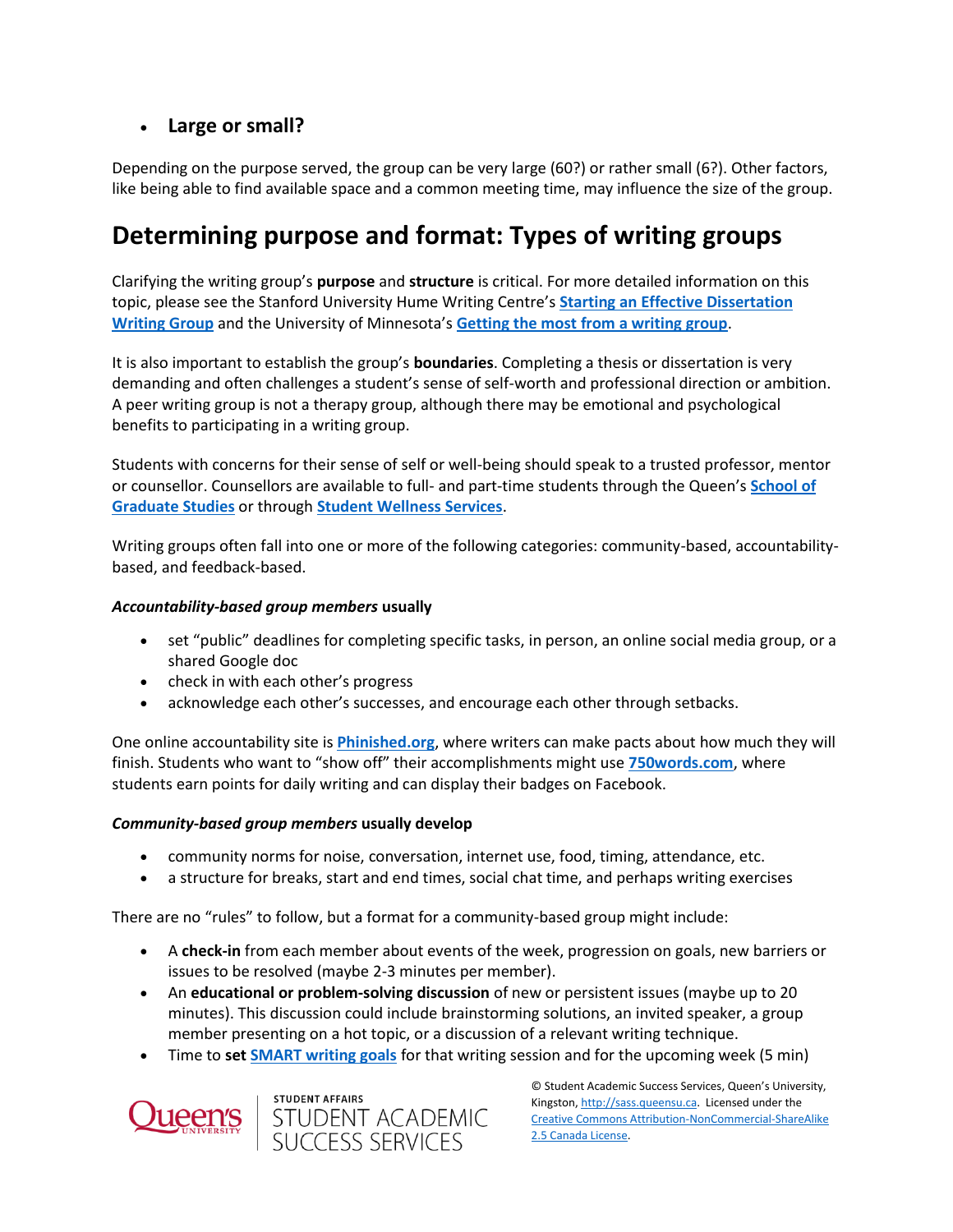**Writing time** (1-2 hours?). The group should agree how much time they would like to spend writing, and when they will take breaks. Breaks support focused, creative thinking. One way to use a longer writing period is to break up the time like this:

Write for 80 minutes, then break for 10 minutes

Write for 60 minutes, then break for 10 minutes

Write for 10-15 minutes to review the writing to identify issues or unclear thinking. Then, write down a question to ponder until the next writing session. Start the next session by writing a response to that question, or discuss unanswered questions with the group or thesis supervisor.

**Time to socialize** after writing (maybe 15 minutes).

Every group needs to work out a format that meets the needs of the members, and is manageable and sustainable.

#### *If your group is designed for feedback,* **the group**

- shares their work. Some standard systems for writing, editing and collaborating online include Google Docs, OneNote (Outlook) and Dropbox
- sets expectations and norms for the amount of time any one person will spend on feedback
- determines the focus of the feedback (content *vs* writing style) and for when writers need to share with the group
- members specify what kind of feedback they want, and direct readers to specific concerns.

The **[Writing Center at the University of North Carolina](https://writingcenter.unc.edu/)–Chapel Hill** offers a thorough **[list of questions](https://z.umn.edu/uncfeedbackgroup)** to help feedback-based groups set expectations and norms.

In addition to the possible elements of a community-based writing group, feedback-based groups include time for writers to share their work and receive feedback. Some groups will choose to devote their time to feedback only, and save writing time for non-group time.

## **Managing feedback**

Writing groups usually include time for writers to share their work and receive feedback.

*The following content is based on work by S. [Lee and C. Golde](https://unmgrc.unm.edu/writing-groups/documents/starting-an-effective-group.pdf).*

### **Asking for feedback**

Feedback groups need to consider:

- how to schedule feedback: sign-up list, regular rotation, informal approach
- whether to distribute materials in advance or present material during the group
- clarifying what writing projects might be acceptable for requesting feedback: outlines? first drafts? polished drafts? conference papers? whole works vs chapters or sub-sections?



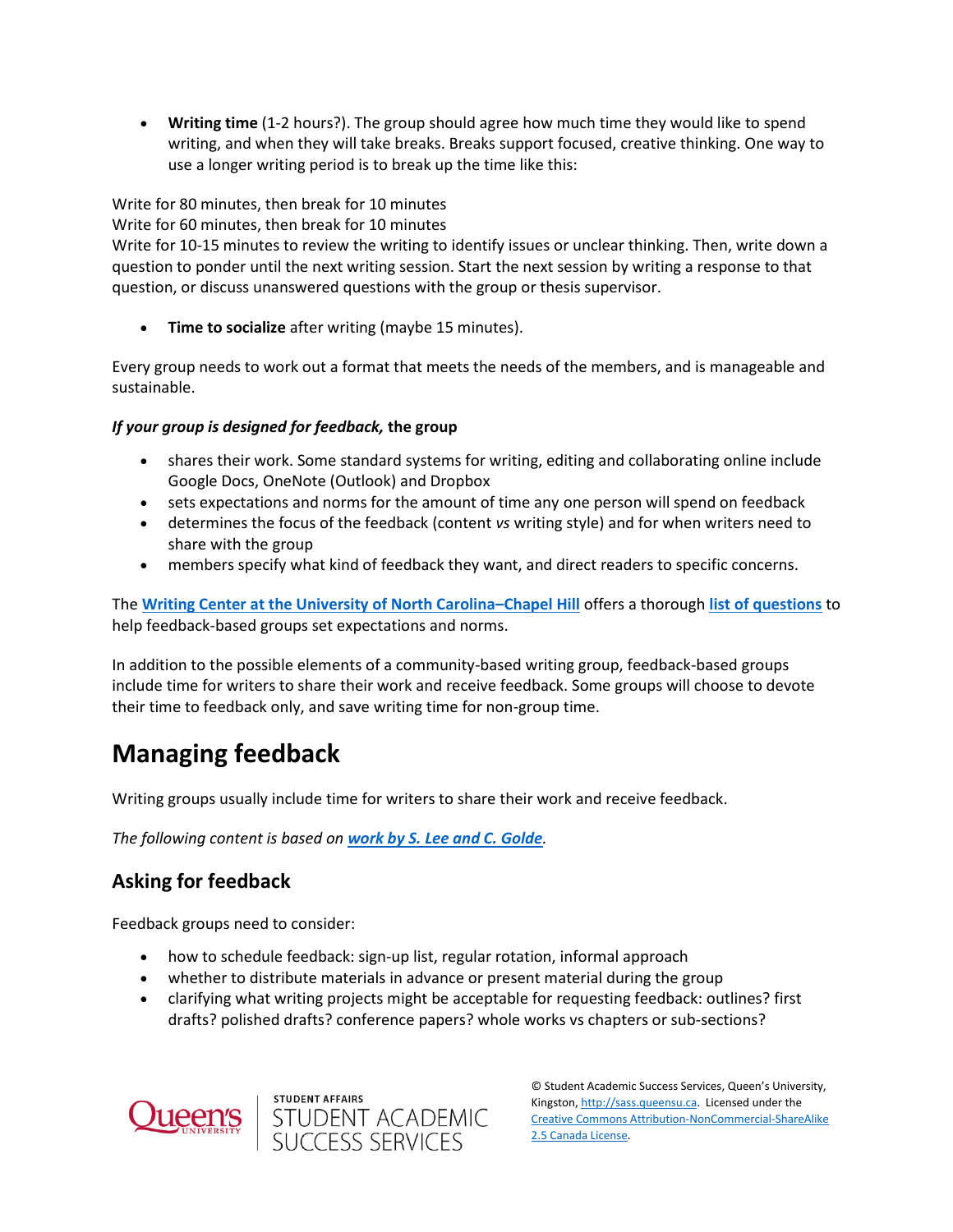Writers seeking feedback should offer a brief overview of the piece's purpose, audience and key ideas, their own current assessment of it, and a specific request for structural, stylistic or other feedback. The piece should be short enough to allow the group members to review it in a reasonable time frame. Writers seeking feedback should not treat their group members as proofreaders.

### **Giving Feedback**

Giving feedback is a skill, but it starts with intention. Are you there to support the writer or show off your own skills? Be sensitive and helpful, and remember that soon it will be your turn to hear what others think of your writing.

It is a rare opportunity for a writer to hear from others in a "safe space." Respond with specific references to their work, using language that is clear, non-judgmental and leaves room for the writer to further explain themselves. Avoid overwhelming the writer with too much feedback. Offer praise as part of your feedback; every piece of writing has something praiseworthy about it. Speak as a thoughtful reader, not as an all-knowing judge, and stick to the type of feedback that the writer asked for.

## **Receiving Feedback**

It is an act of courage to request feedback and then listen with an open mind to what is offered regarding your writing. You may not agree immediately (or ever!) with all that you hear, but it is a privilege to have people spend time thinking about your work, so it behooves you to pay attention and sort through comments later.

To accept feedback gracefully,

- **listen to the entire feedback first**, and try to understand the meaning of the feedback. Write down notes and questions.
- **be engaged.** If anything is unclear, restate your understanding of what you thought the speaker said.
- **be respectful.** Try not to be too defensive. Even if a reader's response is due to a misinterpretation of the writing, their perspective deserves attention. If several readers agree that a section is confusing, the problem probably lies in the writing.
- **keep a feedback log.** Keep track of the kinds of feedback you get. Identify common themes. Address problems with your writing group, or visit the Writing Center or your supervisor.

## **Practical logistics**

The group's planning and organization could be determined in advance by one person who initiated the group, or they could be negotiated among members during an early meeting. Some logistics to consider:

- **Where** will the group meet? On campus or off? What facilities will be needed, depending on the purpose of the group ( e.g., tables, white board, data projector, multiple power outlets)? Rooms on Queen's campus are available:
	- o **[group rooms in libraries](https://booking.library.queensu.ca/)**, booked by students
	- o **[rooms/classrooms](https://queensu.ca/roomreservations)**, booked through central booking



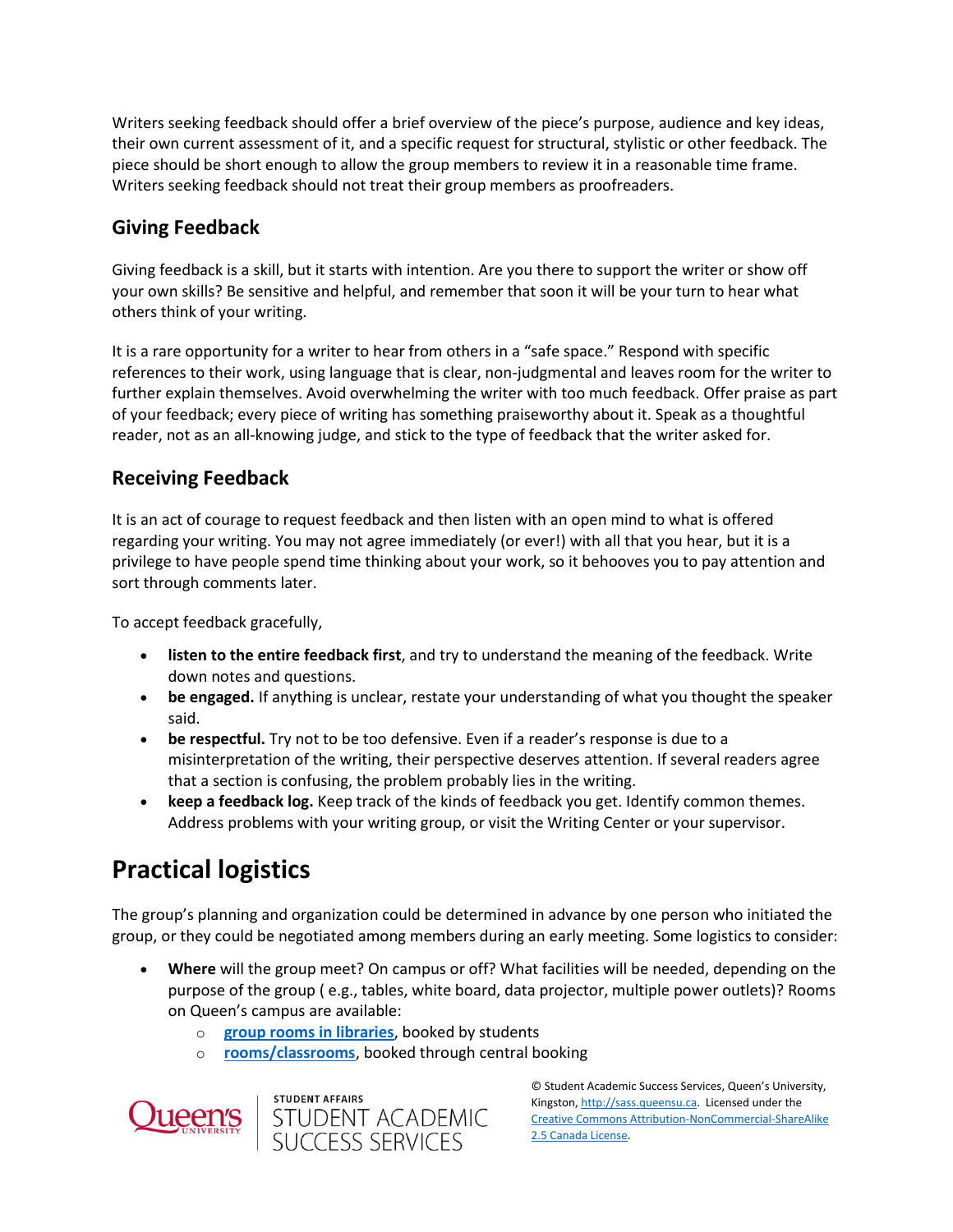- o the **[Kingston Frontenac Public Library](https://www.kfpl.ca/)** (613.549.8888) has **[small bookable meeting](https://www.kfpl.ca/library-services/meeting-room-rentals)  [rooms](https://www.kfpl.ca/library-services/meeting-room-rentals)**
- **When and how frequently** will you meet?
- What are the **expectations** around attendance and preparation (e.g., for a feedback-based group)? What is the consequence of failing to keep the commitment?
- How can new members **join**, and what is the process when a member decides to **leave**?
- **What work** can be brought for feedback? Initial ideas or outlines or rough drafts or polished drafts? Research proposals? Thesis or dissertation writing only? Conference presentations? Publication submissions? Grant proposals? Job applications or CVs?

## **Group leadership and roles**

Depending on the focus of the dissertation writing group, there may or may not need to be a leader. For example, an online accountability group like **[Phinished.org](https://www.phinished.org/)** has a web manager rather than a leader.

A group aimed at increasing community may not require a leader, but may need someone to book rooms and communicate with members.

A feedback-based group will benefit by agreeing on a leadership or organizational model. Members may decide to have a single leader or rotate the leadership, to manage or delegate tasks such as:

- scheduling meeting times
- booking rooms
- communicating among members
- setting the agenda and facilitating the meeting (e.g., who presents work for feedback, selecting writing activities, inviting quest speakers, etc.)
- keeping the meeting on track and on time
- note-making for feedback
- bringing the cookies  $\odot$
- setting up and/or cleaning up the room

## **Adding new members and ending the group**

Another logistical decision is: will the group be open or closed in membership?

New members may be added to a closed feedback-based writing group once an established member completes writing their dissertation, or no longer wishes to be part of the group. Generally, the culture of a closed group will be better maintained if a group member talks to a prospective member *before* inviting them to join, in terms of

- their writing goals (does this group meet their needs?)
- their ability to make the same time/space/duration/ possibly "feedback homework" commitments of the existing members
- whether they appear to be compatible with the existing members